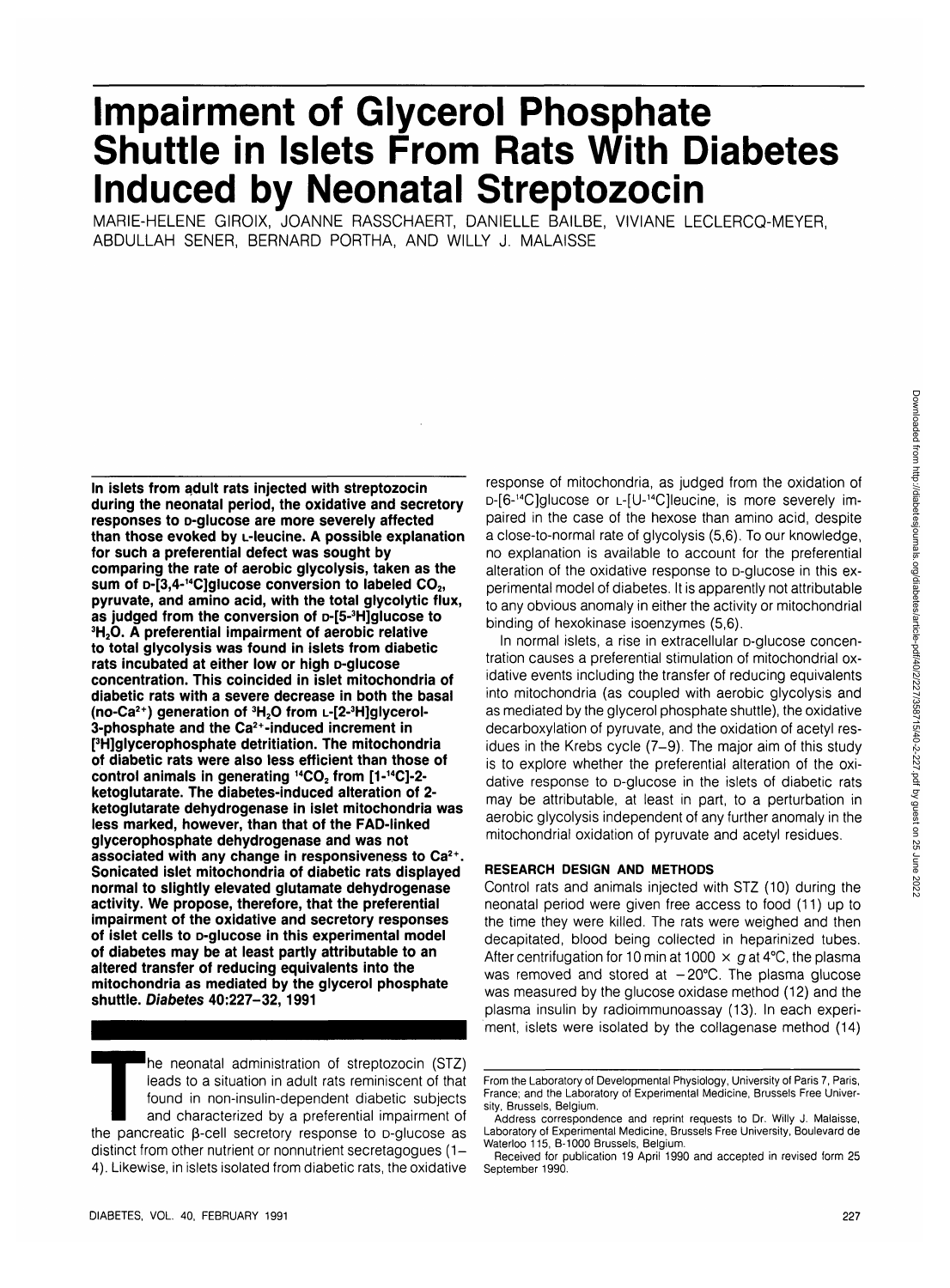#### GLYCEROL PHOSPHATE SHUTTLE

from the pancreas of two to four rats. The Hank's solution used to inflate the pancreas and isolate the islets contained 16.7 mM D-glucose. Two groups of 12 islets were sonicated (3  $\times$  5-s sonications) in 0.25 ml H<sub>2</sub>O for measurement of islet protein by the method of Lowry et al. (15) with bovine serum albumin (BSA) as standard. An aliquot (25  $\mu$ I) of the islet homogenate was mixed with 1 ml of a phosphate buffer (100 mM, pH 7) containing BSA (1% wt/vol) and stored at -20°C for measurement of the islet insulin content (14).

For measurement of  $D-$ [3,4-<sup>14</sup>C]glucose oxidation and D-[5-<sup>3</sup> H]glucose utilization, groups of 15-20 islets were incubated for 120 min at 37 $\degree$ C in 40  $\mu$ l of a bicarbonate-buffered medium (14) containing BSA (5 mg/ml). The incubation was halted by addition of 20  $\mu$  of a citrate-NaOH buffer (0.4 M, pH 4.9) containing KCN (5 mM), rotenone (10  $\mu$ M), and antimycin A (10  $\mu$ M). The production of <sup>14</sup>CO<sub>2</sub> and <sup>3</sup>H<sub>2</sub>O was then measured as previously described (16). The acidified medium (60  $\mu$ I) containing the islets was then stored at -20°C and later examined for its content of <sup>14</sup>C-labeled pyruvate and amino acids. For this purpose, the acidified medium was neutralized by addition of 10  $\mu$ l of NaOH (0.5 M) and mixed with 70  $\mu$  of a Tris-HCI buffer (100 mM, pH 8.4) containing L-glutamate (20 mM), pyridoxal phosphate (0.5 mM), dithiothreitol (0.5 mM), and glutamate-alanine transaminase (6.4 U/ml). After a 60-min incubation at 20°C, <sup>14</sup>Clabeled amino acids were separated by ion-exchange chromatography (17).

For measurement of mitochondrial variables, groups of 500-700 islets each were washed once and homogenized with Potter-Elvehjem tubes (20 passes) in 0.3 ml of iced HEPES-NaOH buffer (5 mM, pH 7.2) containing 150 mM mannitol, 60 mM sucrose, 15 mM KCI, 3 mM  $KH<sub>2</sub>PO<sub>4</sub>$ , 1 mM MgCI<sub>2</sub>, and 0.5 mM EGTA. After a 10-min centrifugation at 1000  $\times$  g and 4°C to remove intact cells, cell debris, and nuclei, the pellet was resuspended in 0.3 ml of the same buffer and again homogenized and centrifuged. The supernatants of these two centrifugations were then pooled together. In this procedure, the activity of glutamate dehydrogenase in the supernatants represented  $62.5 \pm 3.4$  and 57.9  $\pm$  2.7% ( $n = 3$ ) in control and diabetic rats, respectively, of the total activity measured in the initial crude islet homogenate. Aliquots ( $\leq$ 50  $\mu$ I) of the postnuclear supernatant were incubated for 10 min at 37°C in a reaction mixture (final vol 75-100  $\mu$ I) consisting of the same buffer and containing, as required, CaCl, (0.5 mM), L-[2-<sup>3</sup>H]glycerol-3phosphate (0.1 mM), and/or  $[1-14C]-2$ -ketoglutarate (50  $\mu$ M). The incubation was halted by adding  $25 \mu$  of a citrate-NaOH buffer (0.4 M, pH 4.9) containing KCN (5 mM), rotenone (10 μM), and antimycin A (10 μM). The <sup>3</sup>H<sub>2</sub>O or <sup>14</sup>CO<sub>2</sub> formed

TABLE 1 Metabolic status of control and diabetic rats

during incubation was then recovered and measured as described elsewhere (16). The results were expressed relative to the protein content of the postnuclear supernatant  $(383 \pm 36 \text{ ng/islet}, n = 12)$ , which was measured as described above. The concentration of L-[2-3H]glycerol-3phosphate and [1-<sup>14</sup>C]-2-ketoglutarate used in these experiments was selected to optimize the demonstration of Ca2+-induced activation of the relevant dehydrogenase. The activity of glutamate dehydrogenase in samples (50  $\mu$ l) of the postnuclear supernatant, which was sonicated and diluted in a Tris-HCI buffer (100 mM, pH 8) containing 50 mM ammonium acetate, was measured over a 15-min incubation at 37 $\degree$ C after mixing with 50  $\mu$ l of the same Tris-HCI buffer also containing 1.4 mM 2-ketoglutarate (mixed with a tracer amount of [U-14C]-2-ketoglutarate), 0.6 mM NADPH, and 2 mM ADP. The <sup>14</sup>C-labeled L-glutamate formed during incubation was then separated by ion-exchange chromatography(17).

In some experiments, the activity of FAD-glycerophosphate dehydrogenase was measured in crude islet homogenates prepared by sonication of groups of 300 islets each in 0.25 ml of the HEPES-NaOH buffer defined above. Aliquots (30  $\mu$ I) were then incubated for 20 min at 37 $\degree$ C in a reaction mixture (final vol 90  $\mu$ l) consisting of the same buffer and containing L-[2-3 H]glycerol-3-phosphate (1 mM) and FAD (50  $\mu$ M). The incubation was halted as described above.

Control experiments for the activity of mitochondrial dehydrogenases were conducted in liver mitochondria, isolated as previously described (18). The protein content of the mitochondrial pellet averaged 18.7  $\pm$  0.8 and 20.5  $\pm$  0.4  $\mu$ g/mg liver wet wt in control and diabetic rats, respectively. The mitochondrial pellet was resuspended in 8 ml of the HEPES-NaOH buffer (see above), and aliquots (50  $\mu$ I) of this mitochondrial suspension were examined for the detritiation of L-[2-<sup>3</sup>H]glycerol-3-phosphate, oxidation of [1-<sup>14</sup>C]-2-ketoglutarate, or activity of glutamate dehydrogenase in the same manner as described above for pancreatic islets.

All results, including those mentioned above, are expressed as means  $\pm$  SE, together with the number of observations or degree of freedom and statistical significance of differences as assessed by use of Student's t test. The SE of the sum of or ratio between mean values was calculated as indicated elsewhere (19,20).

### **RESULTS**

The diabetic rats displayed a slightly lower body weight  $(P < 0.005)$ , a higher plasma glucose concentration  $(P < 0.001)$ , and a lower plasma insulin-glucose ratio  $(P < 0.001)$  than the control animals (Table 1). The insulin

| 1                                                |  |
|--------------------------------------------------|--|
|                                                  |  |
|                                                  |  |
|                                                  |  |
|                                                  |  |
| Ï                                                |  |
|                                                  |  |
|                                                  |  |
|                                                  |  |
|                                                  |  |
|                                                  |  |
|                                                  |  |
|                                                  |  |
|                                                  |  |
|                                                  |  |
|                                                  |  |
|                                                  |  |
| j                                                |  |
|                                                  |  |
|                                                  |  |
|                                                  |  |
|                                                  |  |
|                                                  |  |
|                                                  |  |
|                                                  |  |
| l                                                |  |
|                                                  |  |
|                                                  |  |
|                                                  |  |
|                                                  |  |
|                                                  |  |
|                                                  |  |
|                                                  |  |
|                                                  |  |
|                                                  |  |
|                                                  |  |
|                                                  |  |
| ׇ֖֖֖֧ׅ֧ׅ֧֧֧֚֚֚֚֚֚֚֚֚֚֚֚֚֚֚֚֚֚֚֚֚֚֚֚֚֚֚֚֚֡֓֝֓֞֝֓֞ |  |
|                                                  |  |
|                                                  |  |
|                                                  |  |
|                                                  |  |
|                                                  |  |
|                                                  |  |
|                                                  |  |
|                                                  |  |
|                                                  |  |
|                                                  |  |
|                                                  |  |
|                                                  |  |
|                                                  |  |
|                                                  |  |
|                                                  |  |
|                                                  |  |
|                                                  |  |
| í                                                |  |
| j                                                |  |
|                                                  |  |
|                                                  |  |
|                                                  |  |
|                                                  |  |
| lest on 25 June 2022                             |  |
|                                                  |  |
|                                                  |  |
|                                                  |  |
|                                                  |  |
|                                                  |  |
|                                                  |  |
|                                                  |  |

|                                                | Control         |    | <b>Diabetic</b> | n  |
|------------------------------------------------|-----------------|----|-----------------|----|
| Age (wk)                                       | $11.1 \pm 0.2$  | 29 | $10.6 \pm 0.1$  | 28 |
| Body weight (g)                                | $310 \pm 9$     | 29 | $274 \pm 6$     | 28 |
| Plasma glucose concentration (mM)              | $7.95 \pm 0.13$ | 27 | $9.91 \pm 0.25$ | 25 |
| Plasma insulin concentration $(\mu U/ml)$      | $72.3 \pm 5.7$  | 23 | $58.5 \pm 4.8$  | 24 |
| Plasma insulin-glucose ratio (U/mol)           | $9.18 \pm 0.72$ | 23 | $5.94 \pm 0.49$ | 24 |
| Islet protein content (ng/islet)               | $685 \pm 86$    |    | $580 \pm 93$    | g  |
| Islet insulin content $(\mu U / \text{islet})$ | $830 \pm 111$   |    | $200 \pm 26$    |    |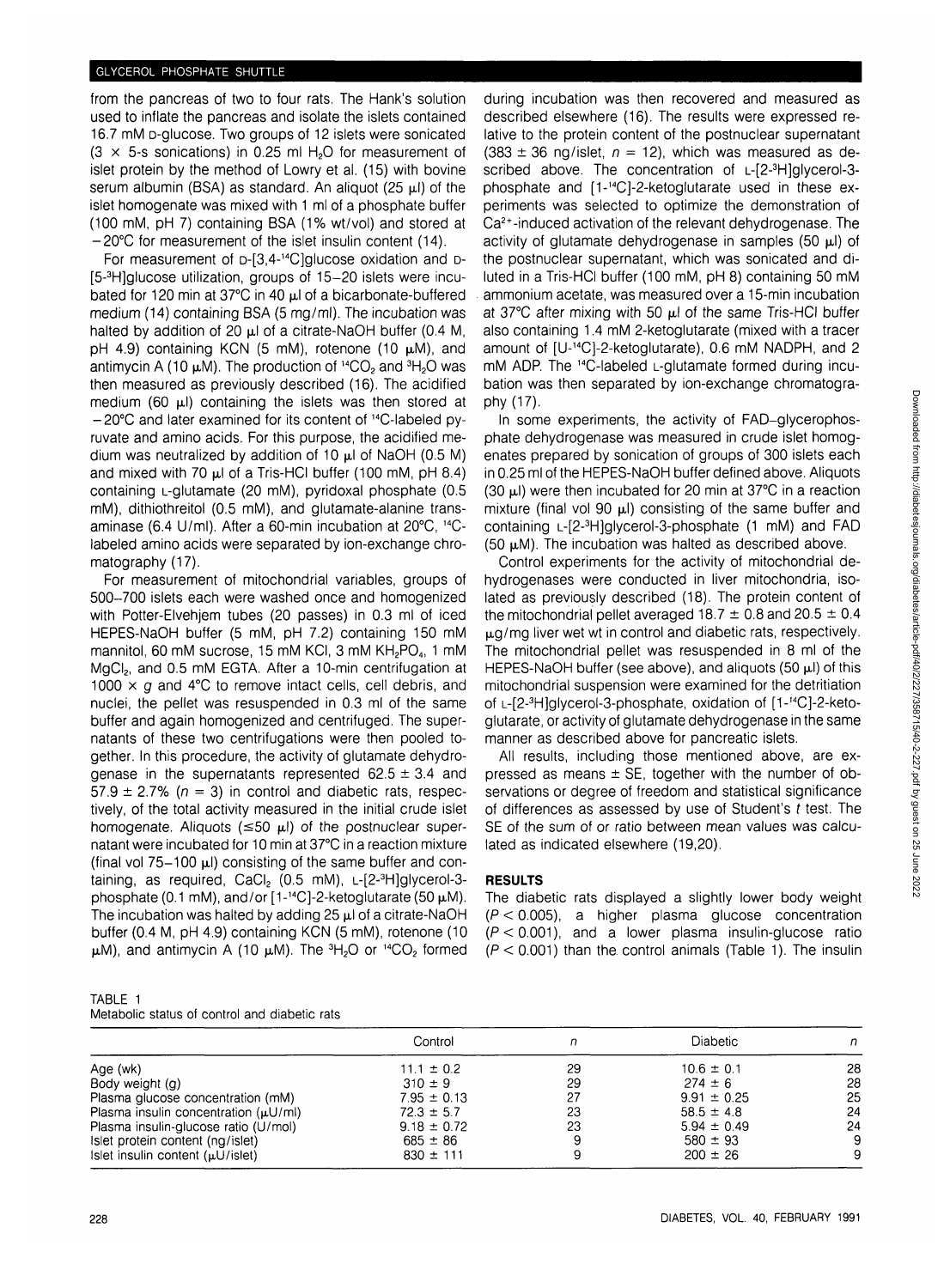TABLE 2

D-Glucose metabolism in islets from control and diabetic rats

|                            | Metabolic product             | Metabolic flow (pmol $\cdot$ islet <sup>-1</sup> $\cdot$ 120 min <sup>-1</sup> ) |    |                   |    |
|----------------------------|-------------------------------|----------------------------------------------------------------------------------|----|-------------------|----|
|                            |                               | Control                                                                          | n  | <b>Diabetic</b>   | n  |
| 2.8 mM p-glucose           |                               |                                                                                  |    |                   |    |
| [5- <sup>3</sup> H]glucose | ªH,O                          | $39.40 \pm 5.18$                                                                 | 10 | $54.96 \pm 5.22$  | 10 |
| $[3,4-14C]$ qlucose        | Pyruvate + alanine            | $4.31 \pm 0.63$                                                                  | 5  | $7.59 \pm 1.23$   | 5  |
| $[3.414C]$ glucose         | <sup>14</sup> CO <sub>2</sub> | $18.74 \pm 2.44$                                                                 | 10 | $17.03 \pm 1.25$  | 10 |
| 16.7 mM p-glucose          |                               |                                                                                  |    |                   |    |
| $[5-3H]$ glucose           | ªH,O                          | $117.22 \pm 5.16$                                                                | 36 | $100.60 \pm 7.48$ | 37 |
| $[3,4-14C]$ glucose        | Pyruvate + alanine            | $12.93 \pm 0.84$                                                                 | 48 | $11.10 \pm 1.14$  | 46 |
| $[3,4-14C]$ glucose        | $^14CO2$                      | $69.42 \pm 2.69$                                                                 | 54 | $44.19 \pm 2.05$  | 54 |

content of the islets was severely decreased in the diabetic rats ( $P < 0.001$ ), but the islet protein content was not significantly affected  $(P > 0.4)$ . All metabolic data collected in intact islets were expressed therefore on a per islet basis.

At a low concentration of p-glucose (2.8 mM), the rate of glycolysis, as judged from the generation of  ${}^{3}H_{2}O$  from p-[5-<br> ${}^{3}H_{2}O$  from potential different ( $P > 0.05$ ) in integle <sup>3</sup>H]glucose, was not significantly different ( $P > 0.05$ ) in intact islets of control and diabetic rats (Table 2). When tested within the same experiments, a rise in hexose concentration from 2.8 to 16.7 mM tended to increase to a greater relative extent the rate of glycolysis in control (16.7- to 2.8-mM Dglucose ratio  $3.36 \pm 0.58$ , df = 18) than diabetic rats (16.7to 2.8-mM p-glucose ratio  $2.73 \pm 0.41$ , df = 18), but such a difference failed to achieve statistical significance. At the low glucose concentration, the rate of aerobic glycolysis, taken as the integrated value for the conversion of D-[3,4-14C] glucose to <sup>14</sup>CO<sub>2</sub> and <sup>14</sup>C-labeled pyruvate and alanine, was virtually identical in control (23.05  $\pm$  3.54 pmol  $\cdot$  islet<sup>-1</sup>  $\cdot$  120 min<sup>-1</sup>) and diabetic rats (24.62  $\pm$  1.99 pmol  $\cdot$  islet<sup>-1</sup>  $\cdot$  120 min<sup>-1</sup>). Nevertheless, the paired ratio between p-[3,4-<sup>14</sup>C]glucose oxidation and D-[5-3 H]glucose utilization was significantly decreased ( $P < 0.01$ ) in the diabetic animals, averaging  $33.9 \pm 3.7\%$  compared with a control value of  $47.6 \pm 2.4\%$  ( $n = 10$  in both cases).

In a larger series of experiments conducted in the presence of a higher concentration of D-glucose (16.7 mM), the rate of glycolysis was not significantly lower ( $P > 0.05$ ) in diabetic than control rats (Table 2). However, the rate of aerobic glycolysis was significantly decreased  $(P < 0.001)$ in the diabetic animals, averaging  $55.29 \pm 2.46$  pmol  $\cdot$  islet<sup>-1</sup> 120 min<sup>-1</sup> compared with a control value of  $82.35 \pm 2.96$  pmol  $\cdot$  islet<sup>-1</sup>  $\cdot$  120 min<sup>-1</sup>. This coincided with a marked decrease ( $P < 0.001$ ) in the oxidation of  $D-3,4$ -14C]glucose (Table 2). Likewise, the paired ratio between D- [3,4-14C]glucose oxidation and D-[5-3 H]glucose utilization was lower ( $P < 0.001$ ) in diabetic (50.3 ± 2.0%,  $n = 37$ ) than control (66.4  $\pm$  2.1%,  $n = 36$ ) rats.

When the latter ratios were compared with those recorded in the presence of only 2.8 mM D-glucose, it became obvious that a rise in hexose concentration preferentially stimulates  $(P < 0.001)$  the oxidation of D-[3,4-<sup>14</sup>C]glucose relative to total glycolytic rate in both control and diabetic rats (Fig. 1). The relative magnitude of such a preferential stimulation was not significantly different ( $P > 0.5$ ) in the two types of rats. Incidentally, comparable conclusions were reached when the comparison between data obtained at low and high concentrations of D-giucose was restricted to results collected within the same experiments. Pooling all available data, the ratio between D-[3,4-<sup>14</sup>C]glucose oxidation and D-[5-<sup>3</sup>H]glucose utilization in the presence of 16.7 mM D-glucose averaged 144.0  $\pm$  7.7% (df = 89) of the basal value measured in the presence of 2.8 mM p-glucose.

Analysis of the data summarized in Table 2 further indicated that a rise in D-glucose concentration from 2.8 to 16.7 mM increased the absolute rate of aerobic glycolysis to a lesser extent ( $P < 0.05$ ) in diabetic than control rats (16.7to 2.8-mM ratio  $2.25 \pm 0.21$  vs. control value 3.57  $\pm$ 0.56). In fair agreement with a prior observation, the rise in

**JL**

 $Q_6B_6$ 



**FIG. 1. Mean values ± SE for paired ratio between D-[3,4-14C]glucose oxidation and D-[5-3 H]glucose utilization in islets from control (open bars) and diabetic (hatched bars) rats incubated in presence of either 2.8 or 16.7 mM D-glucose. Number of individual measurements is shown at bottom of each bar.**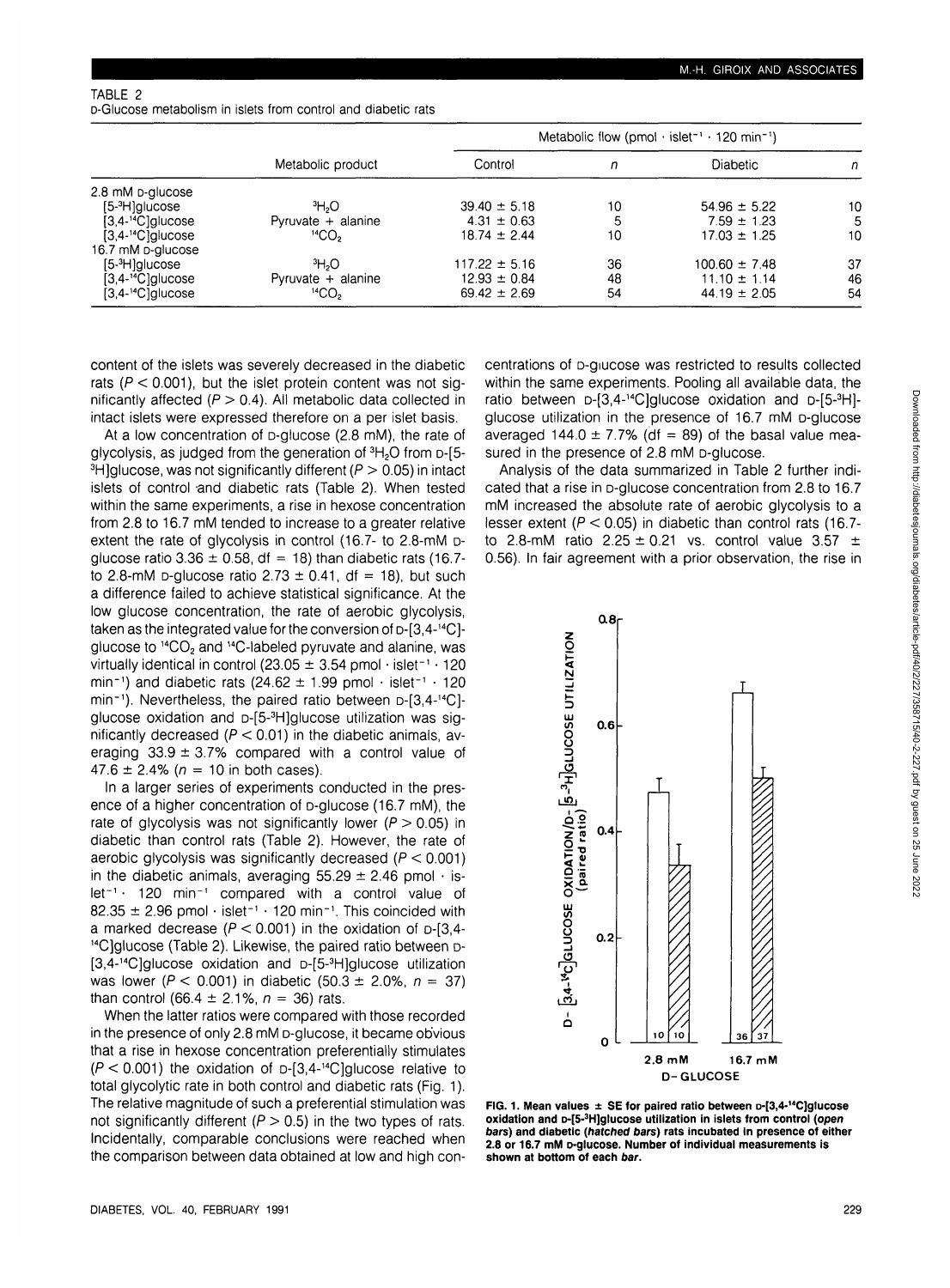#### TABLE 3

Metabolic data collected in intact or sonicated islet mitochondria

| Metabolic variable                                                               | Control         | Diabetic        | Paired ratio    |
|----------------------------------------------------------------------------------|-----------------|-----------------|-----------------|
| L-[2- <sup>3</sup> H]glycerol-3-phosphate conversion                             |                 |                 |                 |
| to ${}^{3}H_{2}O$ (velocity; fmol $\cdot$ min <sup>-1</sup> $\cdot \mu g^{-1}$ ) |                 |                 |                 |
| No $Ca2+$                                                                        | $204 \pm 26$    | $66 \pm 9$      | $0.31 \pm 0.02$ |
| Ca <sup>2+</sup> (8 $\mu$ M)                                                     | $372 \pm 63$    | $75 \pm 15$     | $0.22 \pm 0.01$ |
| $Ca2+$ -no Ca <sup>2+</sup> ratio                                                | $1.63 \pm 0.12$ | $1.16 \pm 0.07$ | $0.72 \pm 0.04$ |
| L-[1- <sup>14</sup> C]-2-ketoglutarate conversion                                |                 |                 |                 |
| to $^{14}CO_{2}$ (velocity; fmol $\cdot$ min <sup>-1</sup> $\cdot \mu g^{-1}$ )  |                 |                 |                 |
| No $Ca2+$                                                                        | $133 \pm 17$    | $101 \pm 14$    | $0.76 \pm 0.05$ |
| $Ca^{2+}$ (8 $\mu$ M)                                                            | $198 \pm 19$    | $158 \pm 12$    | $0.81 \pm 0.07$ |
| $Ca2+$ -no $Ca2+$ ratio                                                          | $1.52 \pm 0.10$ | $1.59 \pm 0.09$ | $1.06 \pm 0.06$ |
| Glutamate dehydrogenase activity                                                 |                 |                 |                 |
| in sonicated mitochondria                                                        |                 |                 |                 |
| (velocity; pmol $\cdot$ min <sup>-1</sup> $\cdot \mu$ g <sup>-1</sup> )          | $40.2 \pm 3.2$  | $45.9 \pm 1.0$  | $1.20 \pm 0.08$ |

Values are means ± SE and were derived from triplicate measurements collected in 3 separate experiments. The paired ratio between diabetic and control rats was derived from paired comparisons in each experiment.

the production of  $14CO<sub>2</sub>$  in mitochondria of control and dia-

In sharp contrast with these results, the activity of glutamate dehydrogenase in sonicated mitochondria of diabetic rats was not lower and was even slightly higher ( $P < 0.05$ ) than the paired control value (Table 3). In considering these results, note that the three series of measurements, namely the generation of  ${}^{3}H_{2}O$  from L-[2- ${}^{3}H$ ]glycerol-3-phosphate the oxidation of [1-14C]-2-ketoglutarate, and the activity of glutamate dehydrogenase, were all conducted in each experiment in aliquots derived from the same postnuclear mitochondrial suspension. In a further series of experiments, the activity of the FAD-linked glycerophosphate dehydrogenase measured in islet crude homogenates in the presence of 1 mM L-[2-<sup>3</sup>H]glycerol-3-phosphate but absence of Ca<sup>2+</sup> was again dramatically decreased ( $P < 0.001$ ) from a control value of 822  $\pm$  107 fmol  $\cdot$  min<sup>-1</sup>  $\cdot$  islet<sup>-1</sup> to 106  $\pm$  17 fmol  $\cdot$  min<sup>-1</sup>  $\cdot$  islet<sup>-1</sup> in the diabetic rats ( $n = 4$  for both

Control experiments performed in liver of control and diabetic rats indicated the absence of mitochondrial perturbation in hepatic, as distinct from islet, cells (Table 4).

betic rats to the same relative extent  $(P > 0.4)$ .

hexose concentration also increased the absolute rate of anaerobic glycolysis to a lesser extent in diabetic than control rats (6). The 16.7- to 2.8-mM D-glucose ratio averaged 1.49 in diabetic rats compared to 2.13 in control animals. Such a difference failed, however, to achieve statistical significance in this study because of the large summation of the SEs on the three parameters used to calculate the absolute rate of anaerobic glycolysis.

In the postnuclear supernatant containing suspended mitochondria, the generation of  ${}^{3}H_{2}O$  from L-[2- ${}^{3}H$ ]glycerol-3phosphate (0.1 mM) was 3-5 times lower ( $P < 0.001$ ) in diabetic than control rats (Table 3). Moreover, although Ca2+  $(8 \mu M)$  significantly increased L- $[2^{-3}H]$ glycerol-3-phosphate conversion to  ${}^{3}H_{2}O$  in both control ( $P < 0.001$ ) and diabetic  $(P < 0.05)$  rats, the relative extent of such an increase was less marked in diabetic than control rats ( $P < 0.005$ ).

The generation of <sup>14</sup>CO<sub>2</sub> from [1-<sup>14</sup>C]-2-ketoglutarate (50  $\mu$ M) was also lower ( $P < 0.025$  or less) in mitochondria from diabetic than control rats. The oxidation of [1-14C]-2-ketoglutarate was less severely affected, however, than the detritiation of  $L-[2^{-3}H]$ glycerol-3-phosphate ( $P < 0.001$ ). Moreover, in the former case, Ca<sup>2+</sup> (8  $\mu$ M) increased (P < 0.001)

TABLE 4

| Enzymatic data collected in intact or sonicated liver mitochondria                       |                 |                 |                 |  |
|------------------------------------------------------------------------------------------|-----------------|-----------------|-----------------|--|
| Metabolic variable                                                                       | Control         | <b>Diabetic</b> | Paired ratio    |  |
| L-[2- <sup>3</sup> H]glycerol-3-phosphate conversion                                     |                 |                 |                 |  |
| to ${}^{3}H_{2}O$ (velocity; fmol $\cdot$ min <sup>-1</sup> $\cdot \mu q^{-1}$ )         |                 |                 |                 |  |
| No $Ca2+$                                                                                | $32.4 \pm 2.2$  | $30.0 \pm 1.5$  | $0.93 \pm 0.09$ |  |
| $Ca^{2+}$ (8 $\mu$ M)                                                                    | $62.5 \pm 3.6$  | $71.2 \pm 7.5$  | $1.07 \pm 0.15$ |  |
| $Ca2+$ -no Ca <sup>2+</sup> ratio                                                        | $2.09 \pm 0.25$ | $2.38 \pm 0.28$ | $1.11 \pm 0.05$ |  |
| L-[1- <sup>14</sup> C]-2-ketoglutarate conversion                                        |                 |                 |                 |  |
| to $^{14}CO_{2}$ (velocity; pmol $\cdot$ min <sup>-1</sup> $\cdot \mu$ g <sup>-1</sup> ) |                 |                 |                 |  |
| $No Ca2+$                                                                                | $1.12 \pm 0.11$ | $1.02 \pm 0.10$ | $0.90 \pm 0.06$ |  |
| $Ca^{2+}$ (8 $\mu$ M)                                                                    | $1.80 \pm 0.21$ | $1.77 \pm 0.21$ | $0.95 \pm 0.07$ |  |
| Ca <sup>2+</sup> -no Ca <sup>2+</sup> ratio                                              | $1.54 \pm 0.06$ | $1.68 \pm 0.08$ | $1.10 \pm 0.06$ |  |
| Glutamate dehydrogenase activity in                                                      |                 |                 |                 |  |
| sonicated mitochondria                                                                   |                 |                 |                 |  |
| (velocity: pmol $\cdot$ min <sup>-1</sup> $\cdot$ $\mu$ g <sup>-1</sup> )                | $431 \pm 24$    | $478 \pm 27$    | $1.13 \pm 0.09$ |  |

groups).

Values are means ± SE and were derived from triplicate measurements collected in 4 separate experiments. The paired ratio between diabetic and control rats was derived from paired comparisons in each experiment.

 $L$ - $\overline{2}$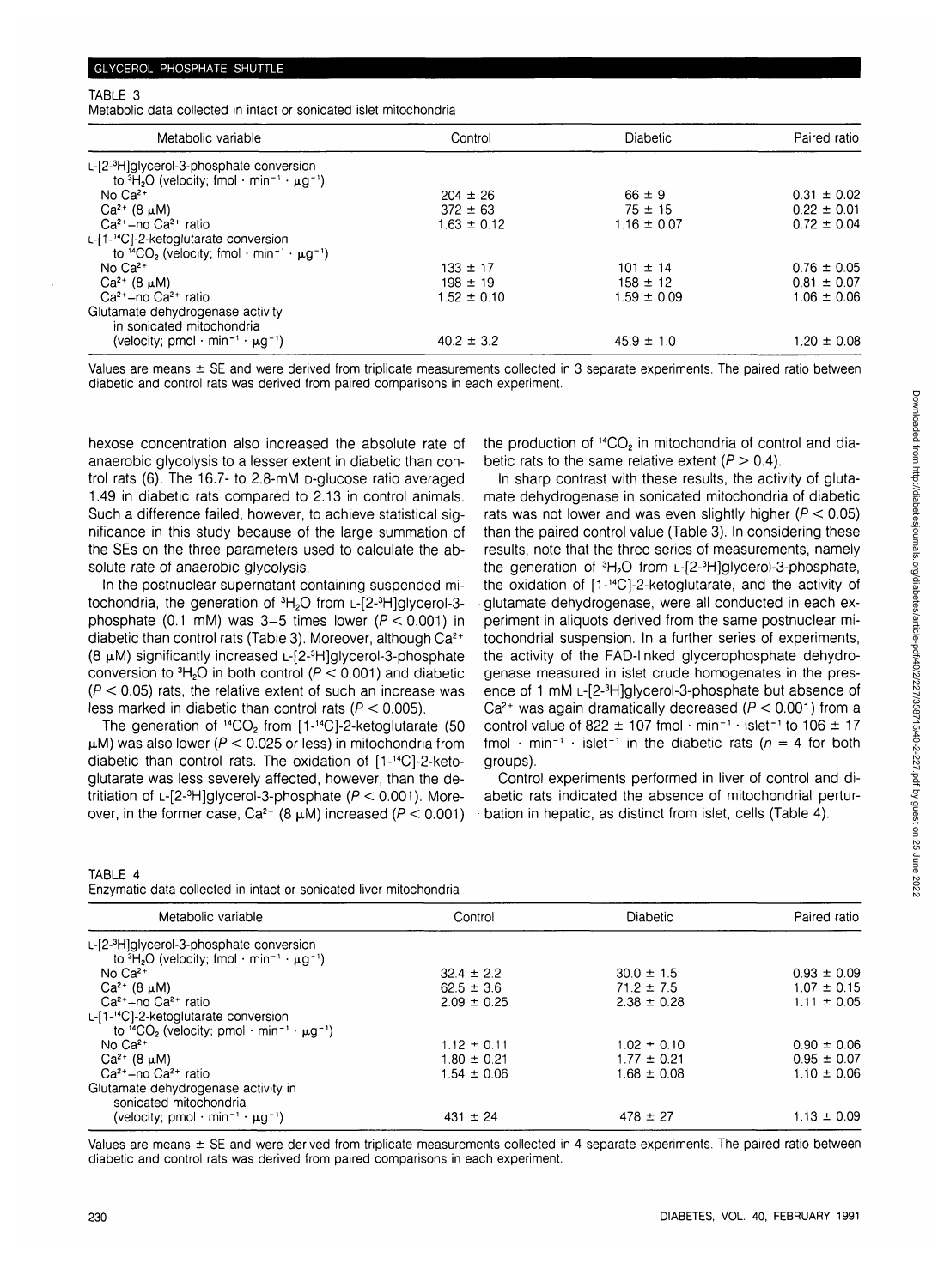#### M.-H. GIROIX AND ASSOCIATES

#### **DISCUSSION**

A rise in D-glucose concentration from 2.8 to 16.7 mM increases to a greater extent the rate of aerobic than total glycolysis in pancreatic islets from normal rats (7). The ratio between aerobic and total glycolysis in the presence of 16.7 mM D-glucose averaged 144% of the value found in the presence of only 2.8 mM D-glucose (7). The preferential stimulation of aerobic glycolysis is currently ascribed to the cellular accumulation of Ca<sup>2+</sup> and subsequent activation of the Ca2+-responsive FAD-linked glycerophosphate dehydrogenase in glucose-stimulated islets (21-23).

In a more recent study, the rate of aerobic glycolysis in islets from normal and diabetic rats was judged indirectly through the difference between D-[5-3 H]glucose utilization and the generation of <sup>14</sup>C-labeled lactic acid from D-[6-<sup>14</sup>C] glucose (6). In that study, it was already noticed, in fair agreement with the data in this study, that 1) the rate of aerobic glycolysis is lower in diabetic than control rats at high but not low p-glucose concentrations, 2) the relative contribution of aerobic to total glycolysis increases in both types of rats in response to a rise in hexose concentration, and 3) the relative extent of such an increase is not different in the two typ<sub>33</sub> of rats. However, in our previous study, no significant difference between the absolute values for the ratio of aerobic to total glycolysis had been recorded when comparing control with diabetic rats.

In this study, the direct measurement of aerobic glycolysis, taken as the integrated value for the conversion of D-  $[3,4^{-14}C]$ glucose to labeled  $CO<sub>2</sub>$ , pyruvate, and amino acids, revealed that the fractional contribution of aerobic to total glycolysis is significantly impaired in the diabetic rats, whether at a low or high concentration of D-glucose. A rise in D-glucose concentration from 2.8 to 16.7 mM increased the ratio of aerobic to total glycolysis to the same relative extent in both control and diabetic rats. However, this finding does not rule out an impaired response of the FAD-linked glycerophosphate dehydrogenase in terms of the cellular accumulation of Ca<sup>2+</sup> and subsequent activation of the enzyme in glucose-stimulated islets (24). Indeed, the rise in hexose concentration also provoked a lesser relative increase of anaerobic glycolysis in diabetic than control rats (6). The latter anomaly, which is likely to result from both a difference in hexokinase activity (6) and the primary defect in the glycerol phosphate shuttle, may well mask the impaired response of the mitochondrial dehydrogenase, when such a response is judged from the ratio of aerobic to total glycolysis.

The perturbation of aerobic glycolysis in intact islets of diabetic rats coincided with a severe impairment of the generation of  ${}^{3}H_{2}O$  from L-[- ${}^{3}H$ ]glycerol-3-phosphate in mitochondria. As judged by the latter criterion, the mitochondrial FAD-linked glycerophosphate dehydrogenase was less effeciently activated by a rise in extramitochondrial Ca<sup>2+</sup> concentration in diabetic than control rats. These two defects are probably interrelated, because the generation of reducing equivalents and ATP may in turn affect the accumulation of Ca<sup>2+</sup> into islet mitochondria (25).

As a whole, these findings strongly suggest the presence of a severe alteration in the operation of the glycerol phosphate shuttle in the islets of diabetic rats, which is believed to represent the major modality for the transfer of reducing

Although the enzymatic defects were observed in islets but not in liver cells, these findings raise questions about such items as the specificity of the mitochondrial lesion in (3-cells as distinct from non-3-cells and its determinism in terms of either a primary effect of STZ or a secondary change attributable, for instance, to moderate hyperglycemia and/ or excessive catabolism.

In further work conducted in the same animals, we observed that the percentage of nonenzymatically glycosylated protein in liver cytosol and the sorbitol and glycogen content of the islets are not significantly increased in the animals injected with STZ during the neonatal period, at variance with the situation found in experimental hyperglycemia due to either glucose infusion or STZ administration to adult rats (26-28). Likewise, our diabetic animals were not suffering from any major catabolic illness, as judged for instance from the  $\beta$ -hydroxybutyrate content of the liver, which failed to be significantly increased in contrast to the situation found in either starved, fully diabetic, or even diazoxide-treated rats. It should be stressed, therefore, that the islet enzymatic perturbation might be due, in this model, to a long-term (29), e.g., genomic (30), effect of STZ.

In conclusion, the results of this study strongly suggest that, in this experimental model of diabetes, the preferential alteration of the  $\beta$ -cell oxidative, and, hence, secretory response to **D-glucose**, as distinct from other secretagogues, may be attributable, in part at least, to a defect in the activity of the mitochondrial FAD-dependent glycerophosphate dehydrogenase, leading to a decrease in the ratio of aerobic to total glycolysis.

# **ACKNOWLEDGMENTS**

This study was supported by grants from the Institut National de la Santé et de la Recherche Médicale (France), the Foundation for Scientific Medical Research (Belgium), the Ministry of Scientific Policy (Belgium), and the French Community of Belgium.

We are grateful to J. Marchand, J. Schoonheydt, and M. Urbain for technical assistance and C. Demesmaeker for secretarial help.

# **REFERENCES**

- 1. Giroix M-H, Portha B, Kergoat M, Bailbe D, Picon L: Glucose insensitivity and amino-acid hypersensitivity of insulin release in rats with non-insulindependent diabetes: a study with the perfused pancreas. Diabetes 32:445-51, 1983
- Portha B: Decreased glucose-induced insulin release and biosynthesis by islets of rats with non-insulin-dependent diabetes: effect of tissue culture. Endocrinology 117:1735-41, 1985
- Kergoat M, Giroix M-H,. Portha B: Evidence for normal in vitro Ca<sup>2+</sup>stimulated insulin release in rats with non-insulin-dependent diabetes. Diabete M6tab 12:79-82, 1986
- 4. Serradas P, Bailbe D, Portha B: Long-term gliclazide treatment improves the in vitro glucose-induced insulin release in rats with type 2 (non-insulindependent) diabetes induced by neonatal streptozotocin. Diabetologia 32:577-84, 1989
- 5. Portha B, Giroix M-H, Serradas P, Welsh N, Hellerström C, Sener A, Malaisse WJ: Insulin production and glucose metabolism in isolated pancreatic islets of rats with NIDDM. Diabetes 37:1226-33, 1988
- 6. Giroix M-H, Sener A, Bailbe D, Portha B, Malaisse WJ: Impairment of the mitochondrial oxidative response to D-glucose in pancreatic islets from adult rats injected with streptozotocin during the neonatal period. Dia-

Downloaded from http://diabetesjournals.org/diabetes/article-pdt/40/2/27/358715/40-2-227.pdf by guest on 25 June 2022 Downloaded from http://diabetesjournals.org/diabetes/article-pdf/40/2/227/358715/40-2-227.pdf by guest on 25 June 2022